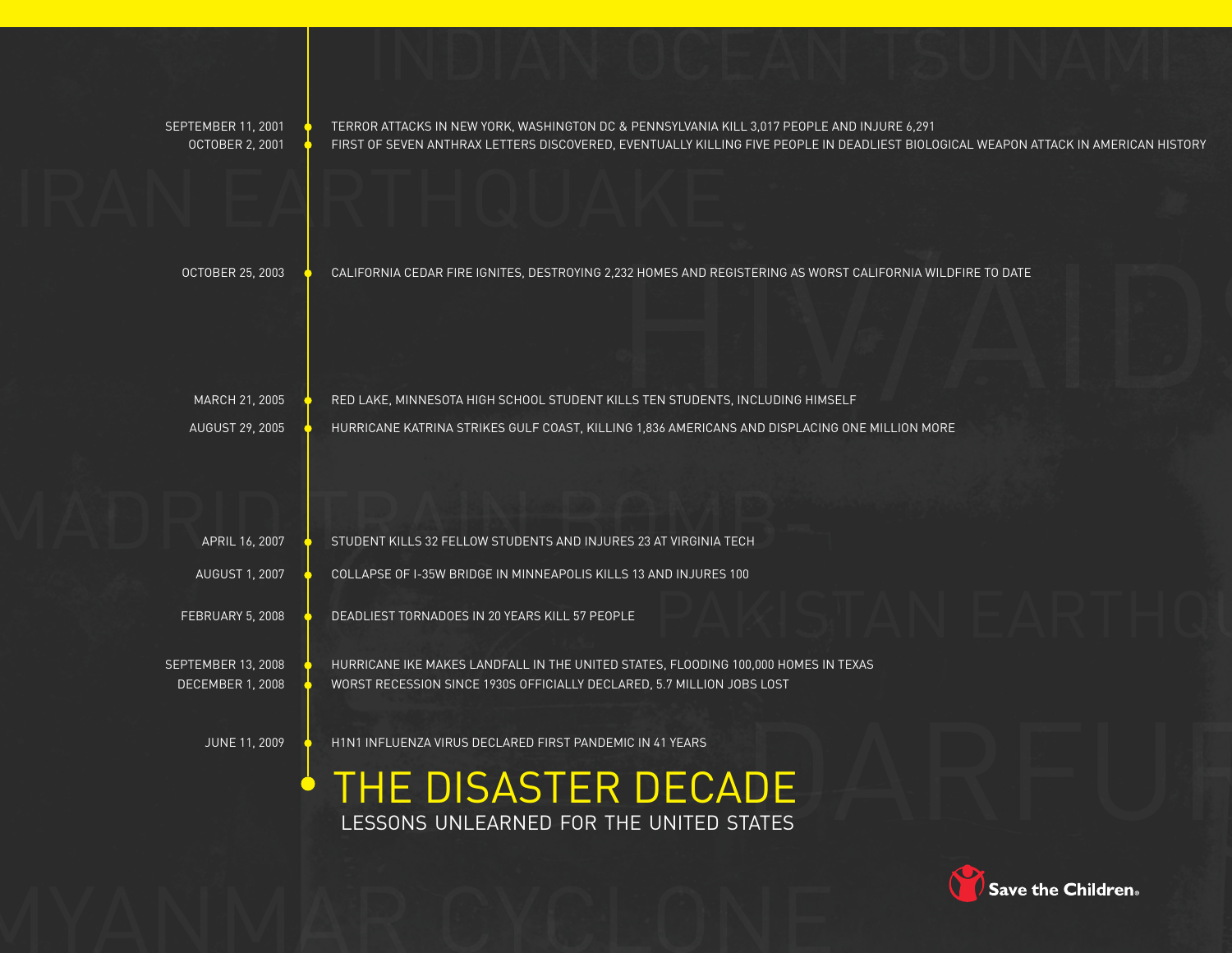# THE DISASTER DECADE - the catastrophic events that defined the last ten years — changed America and the world forever.

Here at home, we struggled to prepare for and respond to unforeseen security threats: natural, manmade, health and economic. As we did so, our youngest and most vulnerable citizens were left even more vulnerable by a disaster relief system that didn't address their needs.



# CHILDREN IN SCHOOLS OR CHILD CARE ARE AT RISK

There are 67 million children in American schools and child care facilities at any given point on a weekday. Children are most vulnerable when they are away from their families. If a disaster strikes, it's crucial that parents are able to quickly reunite with their children in a safe place. After Katrina, it took up to six months to reunify some children with their families. Of all 50 states and the District of Columbia, Save the Children found that:

- 14% of states meet all four basic emergency preparedness standards for licensed child care facilities and K – 12 schools.
- • 41% require all licensed child care facilities to have a written evacuation and relocation plan.
- • 29% require all licensed child care facilities to have a written plan to notify parents during an emergency.
- • 22% require a written plan for accommodating all children with special needs during an emergency evacuation and relocation.

# KIDS ARE INVISIBLE DURING DISASTER RELIEF EFFORTS

When forced to evacuate from their homes many people—particularly the poor—have no choice but to turn to emergency shelters. Unfortunately, our national sheltering system doesn't adequately account for the unique needs of children, making them vulnerable to injury and abuse.

- • Children are only sometimes counted separately from adults in shelter facilities, making it difficult to provide services that meet the specific needs of children and keep them safe.
- • Shelters rarely keep families separated from the rest of the population, making kids vulnerable to abuse, violence and even rape.
- • Convicted sex offenders are only asked to self report when entering a shelter. Following Hurricane Ike, it was reported that at one shelter alone, 35 sex offenders self reported. It's likely that many more didn't report, making children in the shelter especially vulnerable.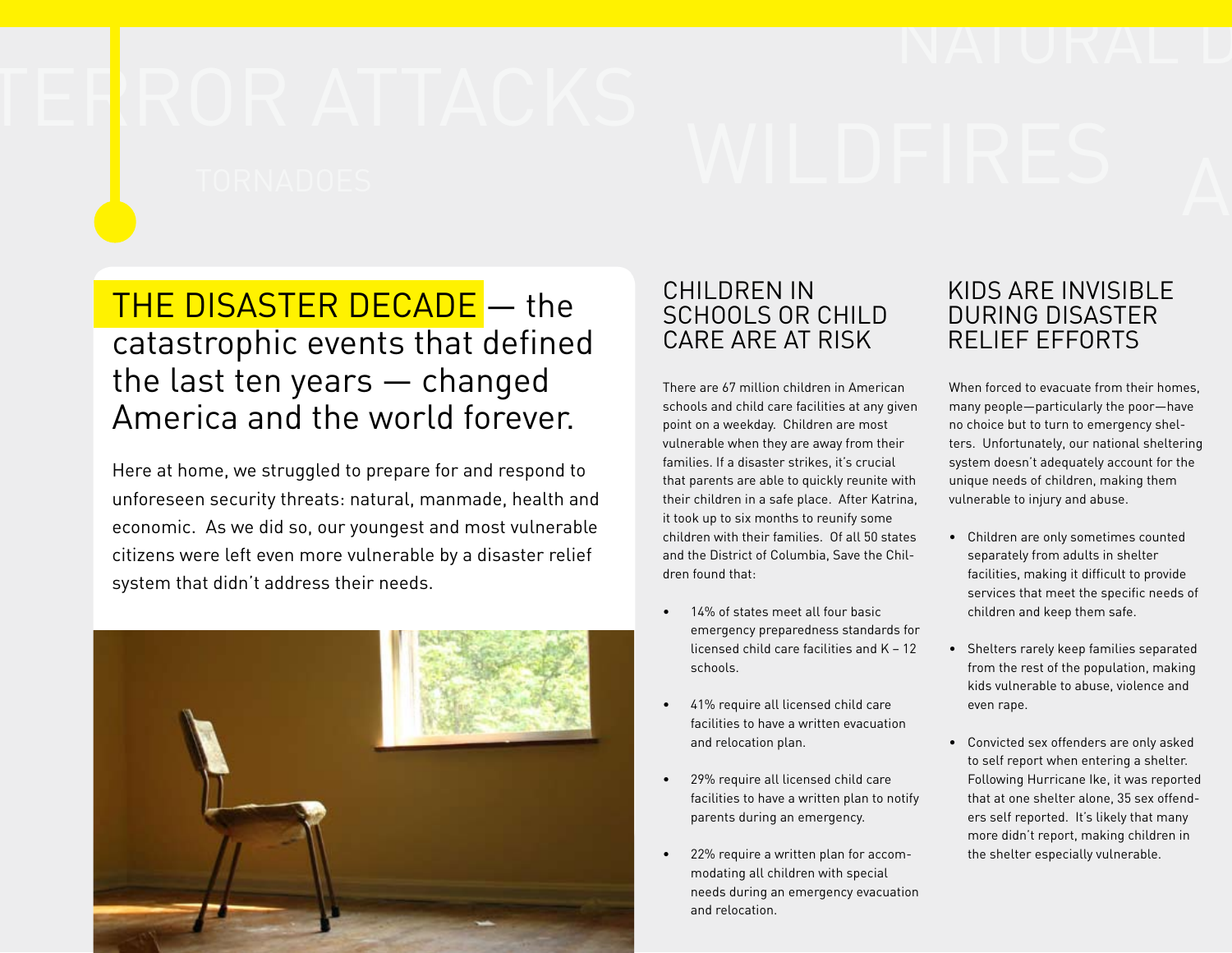# ISASTERS<br>NTHRAXTETTER<mark>AFIVE-POINTPLAN</mark>

# THE RECESSION PUTS THE NEXT GENERATION'S FUTURE AT STAKE

During the current recession, evidence is mounting that children are being harmed by the serious economic effects on families.

- • One in 33 Americans is facing foreclosure, which means families are forced to double up with family members, move to cheaper housing, or worse, homeless shelters.
- • A change in home often means a change in school as well, and researchers have found that when kids change schools, high school graduation rates are reduced by 50 percent.
- • Hospitals across the country have seen a recent spike in child abuse, much of which they attribute to the stress of families' financial difficulties: the number of cases screened rose 20 percent at Boston's Children's Hospital. At Seattle Children's Hospital the number of confirmed cases rose 27 percent.
- Since June 2008, food assistance requests have risen by as much as 40 percent, and food programs have been forced to turn away people who are hungry.

# A Five-point plan TOWARD POSITIVE CHANGE

Disasters can strike at any moment. Natural catastrophies, the threat of terrorism, health threats and other disasters will continue unabated. There are steps we can take that will go a long way toward making sure that a disaster's impact on children doesn't become a disaster in its own right.

- 1. Establish National Disaster Preparedness Standards for Child Care Centers and Schools
- 2. Establish an Office of Children's Advocacy at FEMA
- 3. To Ensure Child Care Facilites Can Rebuild and Restore Services More Quickly Following a Disaster, Make them Eligible for Federal Disaster Aid
- 4. Establish a White House Commission on the Effects of the Recession on Children
- 5. Create a Federal Public Awareness Campaign to Educate Families about Protecting Children During Disasters

SAVE THE CHILDREN'S U.S. PROGRAMS runs one of the most innovative and robust private disaster programs for children in the United States. Our teams are on the ground before, during and after major events to ensure the safety and well-being of children in shelters, as well as recovery for the local communities. We also advocate for policy changes at the local, state and federal level.